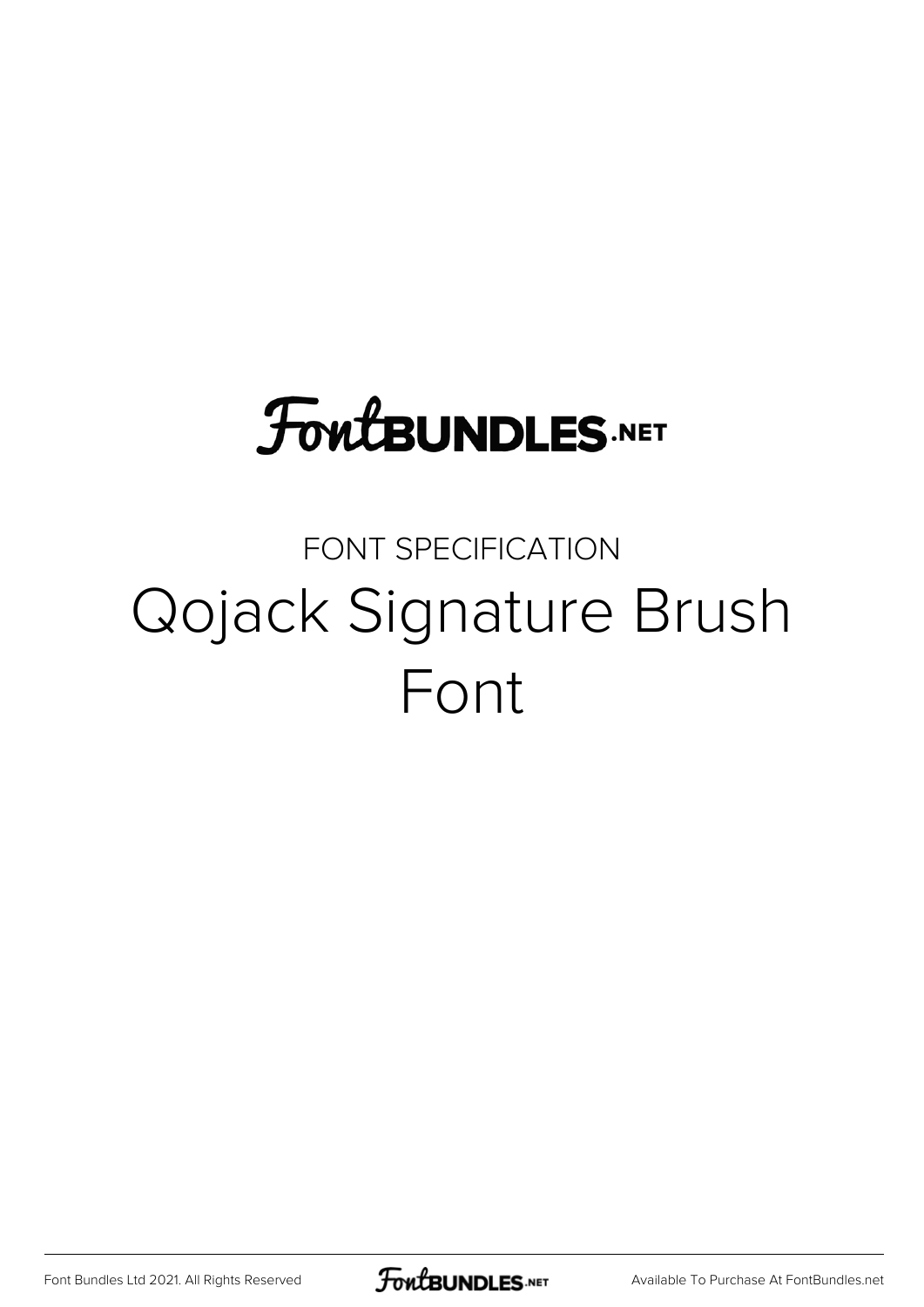### Qojack - Regular

**Uppercase Characters** 

ABCDEFGHIJKLM NOPQRST UVWXYZ

Lowercase Characters

«b «f»f yk « yf l mnr p pret numn y »

**Numbers** 

 $0123456189$ 

#### Punctuation and Symbols

 $(\mathbb{Q})$  $\mathcal{O}$  $\ll$  $\gg$ 

All Other Glyphs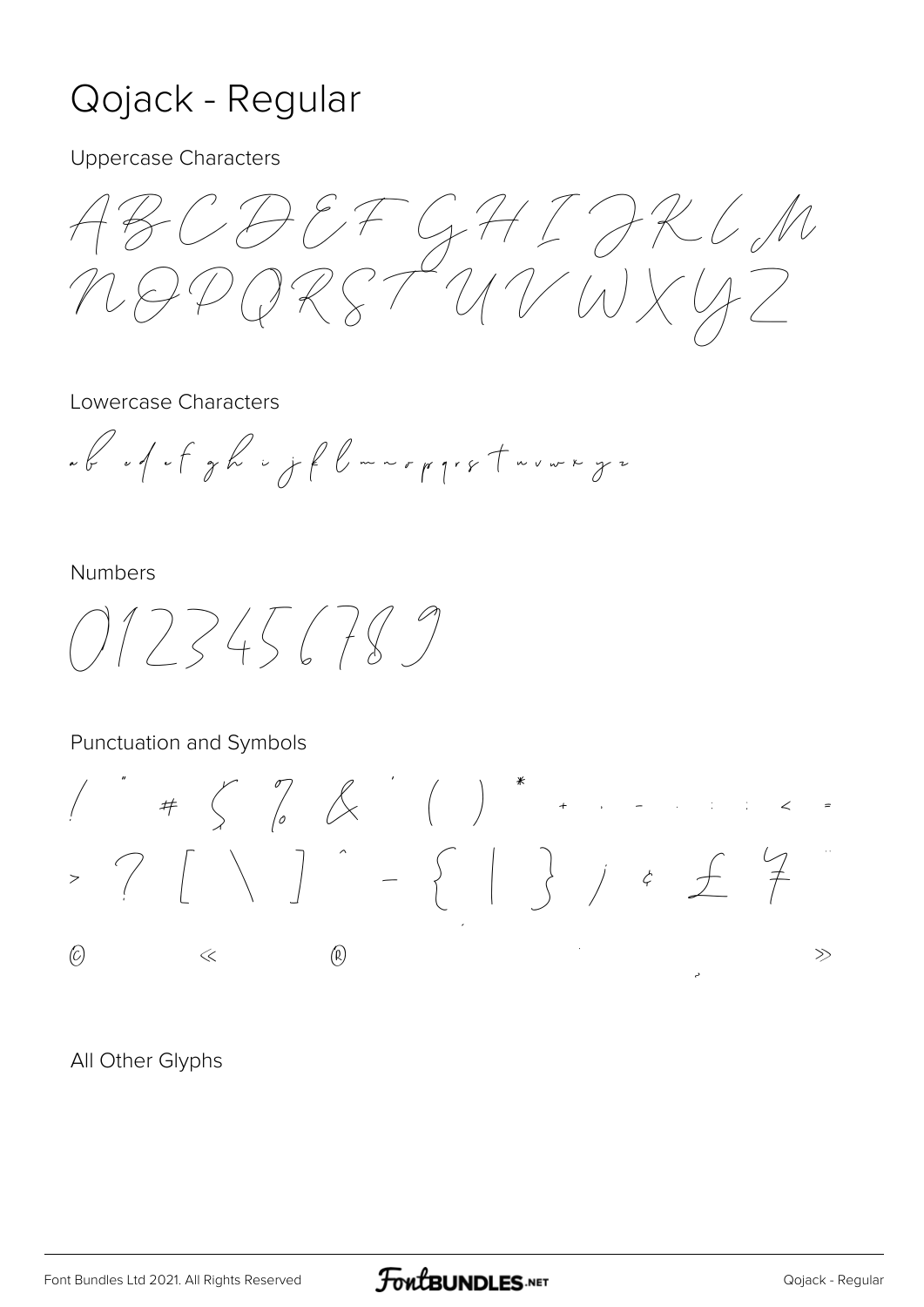$\dot{A} \dot{A} \dot{A} \dot{A} \dot{A} \dot{C} \dot{C}$  $\hat{\epsilon}$   $\hat{\epsilon}$   $\hat{I}$   $\hat{I}$   $\hat{P}$   $\hat{n}$   $\hat{\varphi}$  $\begin{picture}(120,140) \put(0,0){\vector(1,0){15}} \put(15,0){\vector(1,0){15}} \put(15,0){\vector(1,0){15}} \put(15,0){\vector(1,0){15}} \put(15,0){\vector(1,0){15}} \put(15,0){\vector(1,0){15}} \put(15,0){\vector(1,0){15}} \put(15,0){\vector(1,0){15}} \put(15,0){\vector(1,0){15}} \put(15,0){\vector(1,0){15}} \put(15,0){\vector(1,0){15}} \put(15,0){\vector$  $\ddot{\mathbf{v}}$  $\begin{array}{ccccccccccc} \hat{\sigma} & & & \hat{\sigma} & & & \hat{\sigma} & & & \hat{\sigma} & & & \hat{\sigma} & & & \hat{\sigma} & & & \hat{\sigma} & & & \hat{\sigma} & & & \hat{\sigma} & & & \hat{\sigma} & & & \hat{\sigma} & & & \hat{\sigma} & & & \hat{\sigma} & & & \hat{\sigma} & & & \hat{\sigma} & & & \hat{\sigma} & & & & \hat{\sigma} & & & & \hat{\sigma} & & & & \hat{\sigma} & & & & \hat{\sigma} & & & & \hat{\sigma} & & & & \hat{\sigma} & & & & \hat{\sigma} & & & & \hat{\sigma} & & & & \hat{\sigma} & & & & \$  $\frac{1}{\sigma}$  $\ddot{x}$   $\dot{y}$   $\ddot{y}$   $\ddot{t}$   $\ddot{t}$   $\ddot{\textbf{x}}$  $\check{\acute{\mathsf{r}}}$  $\hat{L}$